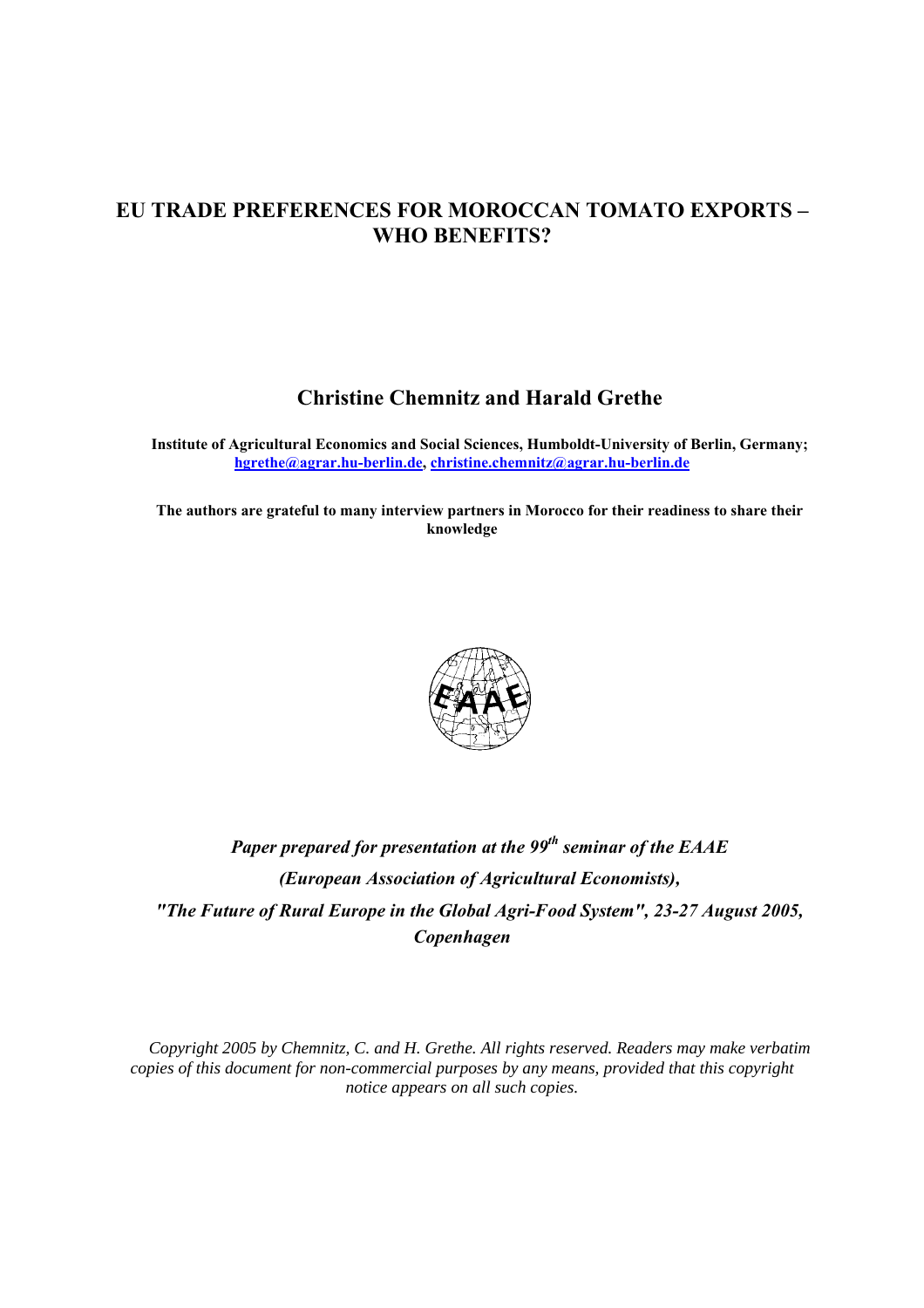**Abstract:** The EU applies a complex system of preferences for tomato imports from Morocco. Quantities are fixed and serve as entry price quotas and tariff rate quotas at the same time. This paper provides empirical evidence of i) the existence of an economic rent under the EU preferential scheme for tomato imports from Morocco of about  $\epsilon$ 24-36.5 mill. per year, and ii) the distribution of that rent. Due to the structure of the Moroccan export sector as well as the EU method of allocating import licenses, it is likely that a large part of the quota rent ends up at the Moroccan side and that a dissipation of the rent in physical rent-seeking activities is limited.

**Keywords:** Morocco, tomatoes, trade preferences, Euro-Mediterranean Agreement, tariff rate quota, quota rent. JEL Q17, F14.

#### **1 Introduction**

The EU has notified the WTO of 21 bilateral trade agreements with non-EU members which are currently in force (WTO, 2005). Under these agreements the EU grants limited preferential access to its agricultural markets for various countries and country groups (see Kurzweil et al., 2003, for an overview). Morocco is covered by the Euro-Mediterranean Partnership and has substantial preferential access to selected EU agricultural markets under its Euro-Mediterranean Association Agreement with the EU. As the only country in the world in this position, Morocco may export tomatoes under a preferential entry price to the EU. From the Moroccan perspective, tomato exports are of special importance due to their high share in agricultural production and trade. In 2002 tomatoes provided more than 11% of Morocco's agricultural export value and had a value share of about 27% in total preferential exports to the EU (Grethe et al., 2005). From an EU perspective, Moroccan tomatoes are of special interest because they stand in direct competition to domestic production, especially in Spain.

Often preferential access is granted limited by tariff rate quotas (TRQs), which result in an economic rent if they are filled or overfilled. If the above-TRQ tariff rate is prohibitive, the effects are equal to an import quota (Abbott, 2002). A variation of the TRQ is the "entry price quota" (EPQ) which the EU grants to very few developing countries for selected fruit and vegetables, *inter alia* for tomatoes from Morocco. Much of the year, EU MFN entry prices (most favoured nation, i.e. countries for which no preferential trade policies apply) for tomatoes are prohibitive. The reduced preferential entry prices for a limited quantity act like an import quota; the quota is exactly filled and an economic rent arises, because the marginal cost of supplying the imported good is below the selling price on the EU market. This general mechanism and the potential distribution of the resulting rent have been discussed (Skully, 2001; Abbott, 2002), as well as more specifically for the countries covered by Euro-Mediterranean Agreements (Grethe et al., 2005), based on theoretical considerations. Empirical analyses of the existence and distribution of such rents, however, are rare. This paper provides empirical evidence of i) the existence of an economic rent under the EU preferential scheme for tomato imports from Morocco, and ii) the distribution of that rent. Preferential access to EU agricultural markets is often claimed to be motivated by development interests and the distribution of the resulting rents is therefore of special interest.

The paper is organized as follows. In Section 2, the institutional framework under which tomato exports from Morocco to the EU take place is described. First, an overview of the EU MFN import policies for tomatoes as well as for tomato imports from Morocco is given. Second, the structure of the Moroccan tomato export sector is described. Subsequently in Section 3, the EPQ is looked at from a theoretical point of view and research questions and *a priori* hypotheses on the existence and distribution of an economic rent resulting from EU policies are derived. Section 4 of the paper then empirically examines these hypotheses. It is shown that the EU entry price reduction for Morocco allows for exports of tomatoes to the EU and that these exports are limited by the size of the EPQ. Furthermore, different methods are explored to provide evidence of an economic rent, of which two are successful. Finally, some light is shed on the distribution of the resulting rent based on interviews with various participants in the marketing chain for Moroccan export tomatoes. In Section 5, some conclusions are drawn and the potential future development of the quota rent is discussed.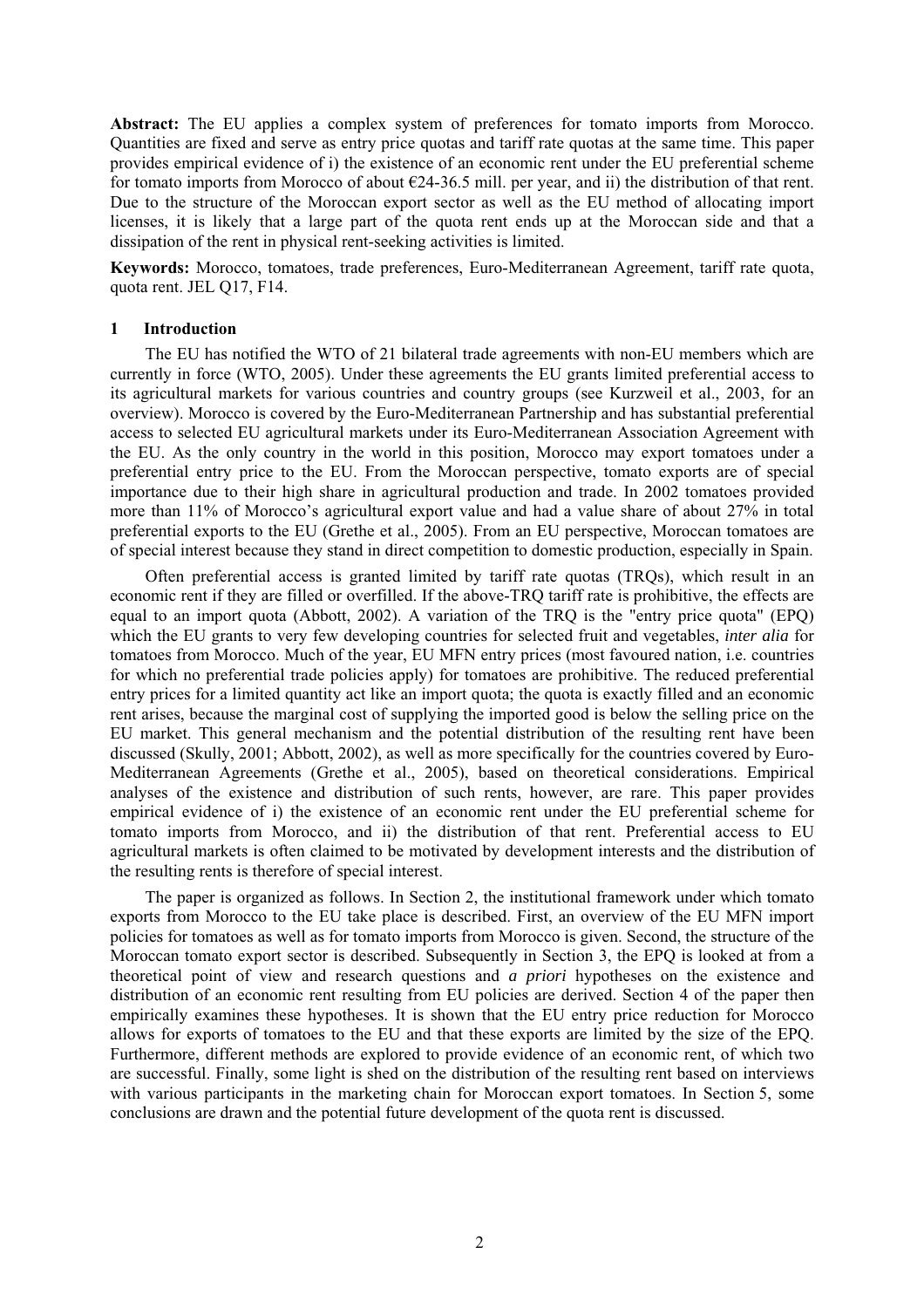# **2 Institutional Framework for Moroccan Tomato Exports to the EU**

#### *2.1 EU Import Market Barriers: Tariffs, Entry Prices and Preferences for Morocco*

The EU applies two different MFN import policies for tomatoes: *ad valorem* tariffs and the entry price system. The *ad valorem* tariff is at a relatively low level and varies seasonally between 8.8 and  $14.4 \%$ .

The entry price system is applied by the EU for many fruits and vegetables that are considered particularly sensitive, and effectively establishes minimum import prices. If the cif import price of a shipment is below the entry price, the entry price system provides the opportunity to gradually invoke specific tariffs, in addition to *ad valorem* tariffs. If the imported good comes in at an import price not more than 8% below the entry price, the additional tariff will equal the difference between import price and entry price. If the import price is more than 8% below the entry price, the full WTO-bound specific tariff, which is much higher than the *ad valorem* tariff, will be charged. This "eight percent rule" is a prohibitive import barrier for most imports below 92% of the entry price, because of the high level of the maximum specific tariffs. Table 1 shows the seasonal variation of *ad valorem* tariffs, entry prices and specific tariffs which the EU applies to MFN imports of tomatoes as well as to preferential imports from Morocco.

|                           |                   | <i>Ad Valorem Tariffs</i> (%) |                  |                     | <b>Entry Prices</b> |                          |                      | <b>Specific Tariffs</b> |                              |
|---------------------------|-------------------|-------------------------------|------------------|---------------------|---------------------|--------------------------|----------------------|-------------------------|------------------------------|
|                           | <b>TRQ</b>        | <b>MFN</b>                    |                  | Morocco             | <b>MFN</b>          |                          | Morocco              | <b>MFN</b>              | in % of                      |
|                           | 2003/04<br>(tons) |                               | in<br><b>TRQ</b> | Above<br><b>TRQ</b> | $(\epsilon/t)$      | (E/t)                    | $%$ of<br><b>MFN</b> | (E/t)                   | <b>MFN</b><br>entry<br>price |
| Oct. <sup>a</sup>         | 10,000            | 14.4                          | 0.0              | 14.4 <sup>b</sup>   | 626                 | 461                      | 73.6                 | 298                     | 47.6                         |
| Nov. <sup>a</sup>         | 26,000            | 8.8                           | 0.0              | 8.8 <sup>b</sup>    | 626                 | 461                      | 73.6                 | 298                     | 47.6                         |
| Dec. <sup>a</sup>         | 30,000            | 8.8                           | 0.0              | 8.8 <sup>b</sup>    | 626                 | 461                      | 73.6                 | 298                     | 47.6                         |
| Jan. <sup>a</sup>         | 30,000            | 8.8                           | 0.0              | 8.8 <sup>b</sup>    | 846                 | 461                      | 54.5                 | 298                     | 35.2                         |
| Feb. <sup>a</sup>         | 30,000            | 8.8                           | 0.0              | 8.8 <sup>b</sup>    | 846                 | 461                      | 54.5                 | 298                     | 35.2                         |
| Mar. <sup>a</sup>         | 30,000            | 8.8                           | 0.0              | 8.8 <sup>b</sup>    | 846                 | 461                      | 54.5                 | 298                     | 35.2                         |
| <b>April</b> <sup>a</sup> | 15,000            | 8.8                           | 0.0              | 8.8 <sup>b</sup>    | 1126                | 461                      | 40.9                 | 298                     | 26.5                         |
| May <sup>a</sup>          | 4,000             | 14.4                          | 0.0              | $14.4^{\rm b}$      | 726                 | 461                      | 63.5                 | 298                     | 41.0                         |
| June                      | ۰                 | 14.4                          | -                | 5.76                | 526                 |                          |                      | 298                     | 56.7                         |
| July                      | ۰                 | 14.4                          | -                | 5.76                | 526                 | $\overline{\phantom{a}}$ |                      | 298                     | 56.7                         |
| Aug.                      | ۰                 | 14.4                          | Ξ.               | 5.76                | 526                 | $\overline{\phantom{a}}$ |                      | 298                     | 56.7                         |
| Sept.                     |                   | 14.4                          | -                | 5.76                | 526                 |                          |                      | 298                     | 56.7                         |

**Table 1: MFN and Preferential EU Tariffs and Entry Prices (2004)**

<sup>a</sup> Plus a conditional quota of 15,000 tons which may be used to the amount of 30% each month, from November

to May (for further details see below). **<sup>b</sup>** The reduction of the above TRQ tariff during this period is suspended until 1. January 2007 (OJ L345/119).

Sources: European Union (various issues): OJ L345/121, 31.12.2003; OJ C103A, 30.04.2003; European Commission (2004a), own calculations.

Table 1 shows that MFN *ad valorem* tariffs are highest from May to October, while MFN entry prices are low during this time. This seems somewhat odd, as low entry prices in the summer months obviously reflect low EU prices during the main EU production season, and third country exporters have no comparative price advantage. Consequently there is no need to protect national producers by high entry prices. Nonetheless and somewhat inconsistently, the *ad valorem* tariff is highest during that season and consequently also leads to a significant protection of EU producers in summer. MFN entry prices are highest in the winter months, peaking in April. This reflects the objective of protecting EU producers of winter tomatoes from other countries that adjoin the Mediterranean Sea and which have a comparative production advantage and could therefore depress EU tomato prices. The country with the greatest interest in high prices during wintertime is Spain. Spain is the main EU producer of early greenhouse tomatoes, with a total value of  $\epsilon$ 1.7 billion in 2002 (Spanish Ministry of Agriculture,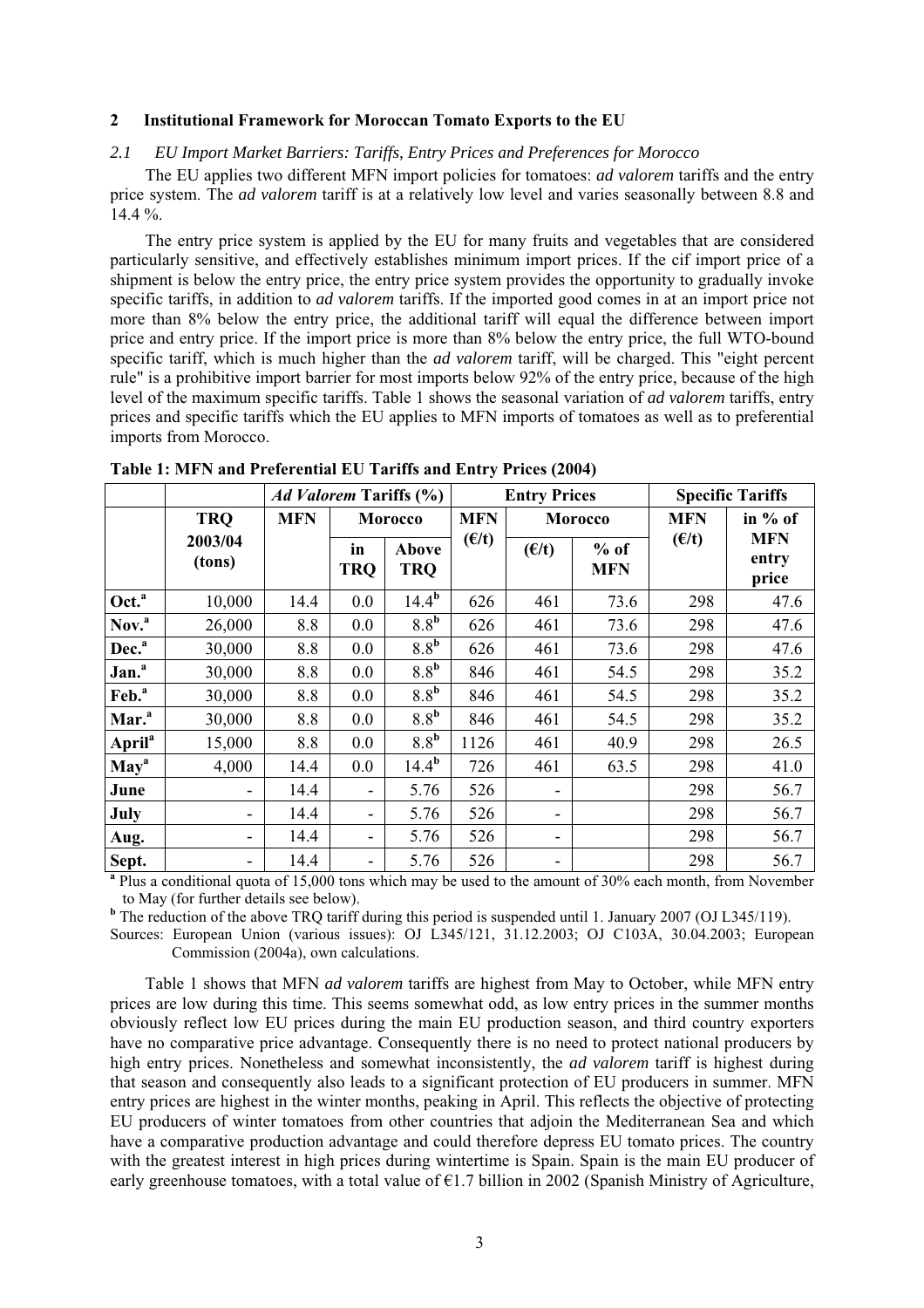Fisheries and Food, 2002). The main Spanish production areas are allocated in the regions of Almeria, Murcia, Alicante and the Canary Islands, where a temperate climate allows the production of greenhouse tomatoes from October to May. In the Region of Almeria and on the Canary Islands the production season overlaps almost exactly with the production season of export tomatoes from Morocco.

Furthermore Table 1 shows that the maximum specific tariffs for tomatoes are much higher than the *ad valorem* tariffs, and sum up to 26.5 to 56.7% of the entry price. The entry price system therefore provides a strong incentive not to undercut the entry price level.

Additionally, Table 1 indicates the preferential treatment of tomato exports from Morocco to the EU in the marketing year 2003/04. The relevant Protocol (OJ L345/121, 31.12.2003) establishes an EPQ of 190,000 tons for tomatoes originating in Morocco to be eligible for import at a preferential entry price of €461/t. This quantity can be imported without any *ad valorem* duty from October to May. Therefore, the EPQs are at the same time TRQs because, in addition to reduced entry prices, the *ad valorem* duty rate is also reduced (to zero). For simplicity, the respective quantities are designated throughout the text as EPQs, as the entry price reduction is the effect which dominates the reduction of the *ad valorem* tariff. From June to September (the main production season in the EU) the MFN entry price applies and the MFN *ad valorem* tariff rate is reduced by 60%.

The total quota (which can be exceeded by  $1\%$ ) applies for a given marketing year which is specified in the Euro-Mediterranean Agreement (OJ L70/02, 18.03.2000) as running from 1 October to 30 September. Furthermore, the quota is divided into monthly quantities. The marketing year starts in October with an EPQ of 10,000 tons. The period with the largest quotas is from December to March, with 30,000 tons in each month. If imports from Morocco undercut the relevant entry price level, the above-described mechanisms of the EU entry price system come into force. The EPQs under the preferential price system, as well as TRQs for fruits and vegetables in general, are administered by the EU, "first-come first-served": the import quantity is controlled at the border and if the EPQ is exceeded above-quota policies apply for the rest of the month. While Morocco guaranteed that it would not exceed the given annual quantity and consequently agreed to a voluntary self-restraint (VSR) under the Euro-Mediterranean Agreement (OJ L 305/20, 21.11.2001, Article 2; see also Council Regulation NR 2264/2001), it now has the opportunity to exceed the annual quantity of the EPQ by its imports under MFN conditions (OJ 345/121, 31.12.2003). An incentive for Morocco not to exceed the annual EPQ is an additional quota which applies for the following marketing year should the basic quantity of the given year not be exceeded by more than 1%. If the EPQ is not accepted, the additional quota for the following year is notably lower than when the conditions are complied with. Since the marketing year 2003/04, the additional quota starts at 15,000 tons, and the quantity is augmented by 10,000 tons each year when the EPQ is complied with. If, however, Morocco exceeds the EPQ in any marketing year, the additional quota diminishes by 20,000 tons. The additional quota applies from 1 November to 30 May, but Morocco is not allowed to use more than 30% of the additional quota during any month.

The state of EU preferences for Morocco presented above depicts the current situation. The origin of trade preferences to Morocco dates back to its close relationship with France and has its roots in colonial history. At independence in 1956, the Moroccan vegetable market was largely integrated in the French market (Aloui, no year). Preferential access conditions have been regulated since by France and later by the EU. Preferential agreements for tomato exports from Morocco have been revised several times. One large step was the negotiation of an Euro-Mediterranean Agreement, which was signed in 1995 and entered into force in 2000. Under the initial Agreement, Morocco received a preferential EPQ of 150,676 tons from October to March (OJ L70/02, 18.03.2000). Since then the preferential import quantity and the import period have been revised almost every year.

#### *2.2 Structure of the Moroccan Tomato Export Sector*

The agricultural sector in Morocco plays an important economic and social role. As shown in Table 2, the share of agriculture in total GDP has varied in recent years between 15 and 18%, mainly depending on the rainfall in the production season. The value of total agricultural production was about  $\epsilon$ 7 billion on average in the years 2002 and 2003. This is about 57% above the average production value in 1994 and 1995. Aside from the high economic importance of the sector, its social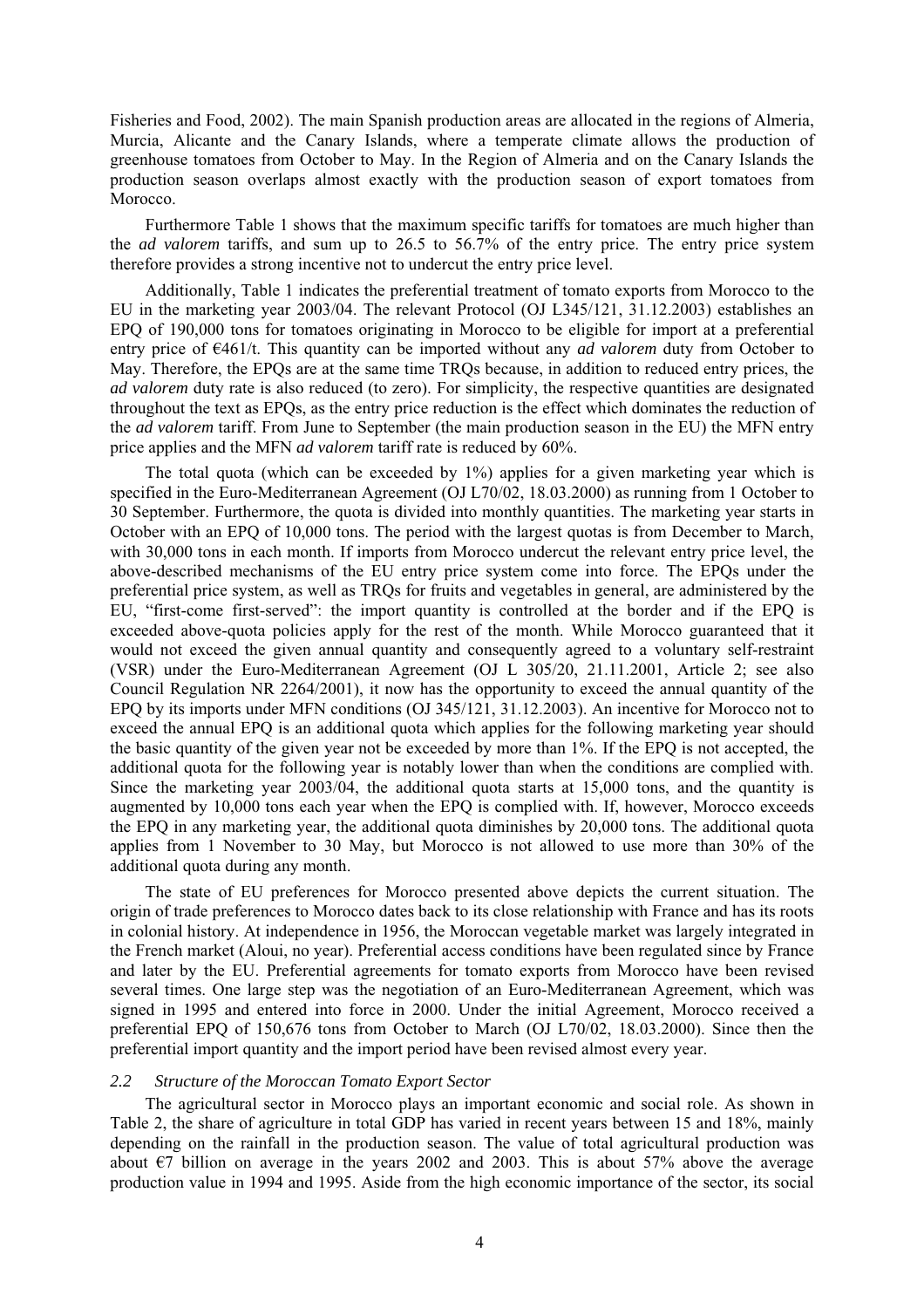importance results from its high share in employment of the rural population. About 80% of the working rural population is employed in the agricultural sector, of which 22% in the horticultural sector (WTO, 2003).

|      |                                                         | 1994/1995              | 2002/2003                |
|------|---------------------------------------------------------|------------------------|--------------------------|
|      | Share of agriculture in GDP (%)                         | 16.6                   | 17                       |
| (1)  | Value of agricultural production (thousand $\epsilon$ ) | $3,960,026^a$          | $6,909,745$ <sup>b</sup> |
|      | Value of early tomato production (thousand $\epsilon$ ) | 840,729 <sup>c</sup>   | 1,047,834°               |
| (2)  | Quantity of tomato production (1,000 t)                 | 737                    | 998                      |
| (3)  | Quantity of early tomato production (1,000 t)           | 450                    | $565^{\rm d}$            |
| (4)  | Quantity of greenhouse tomato production (1,000 t)      | 320                    | $475^\circ$              |
| (5)  | Value of total exports (thousand $\epsilon$ )           | 3,346,007 <sup>a</sup> | 8,354,644 <sup>b</sup>   |
| (6)  | Value of agricultural exports (thousand $\epsilon$ )    | 518,053 <sup>a</sup>   | 908,408 <sup>b</sup>     |
| (7)  | Value of horticultural exports (thousand $\epsilon$ )   | $152,936^e$            | $208,989^b$              |
| (8)  | Value of tomato exports (thousand $\epsilon$ )          | $47,239$ <sup>a</sup>  | $109,655^{\rm b}$        |
| (9)  | In % of total exports                                   | 1.4                    | 1.3                      |
| (10) | In % of agricultural exports                            | 9.1                    | 12.1                     |
| (11) | In % of horticultural exports                           | 30.1                   | 52.5                     |
| (12) | Quantity of Moroccan tomato exports $(1,000 t)^T$       | 168                    | 196                      |
| (13) | Of which to the EU $(\% )$                              | 87.8                   | 85.6                     |
| (14) | Of which to Central and Eastern Europe (%)              | 4.1                    | 8.9                      |
| (15) | Of which to Switzerland (%)                             | 2.9                    | 5.3                      |
| (16) | Of which to other destinations $(\% )$                  | 5.2                    | 0.2                      |

**Table 2: Production and Exports of Tomatoes Compared to Size of the Agricultural Sector and the Economy as a Whole** 

<sup>a</sup> Exchange rate 01.07.1995, <sup>b</sup>Exchange rate 01.07.02, <sup>c</sup>own calculation based on Eurostat data of the years 1995/96 and 2002/03, <sup>d</sup>2002, <sup>e</sup>1998, <sup>f</sup>average marketing years 1993/94-1994/95 and 2001/02-2002/03.

Sources: World Bank (2005a) for GDP and total production value; EACCE (2004) for destination of exports; FAO (2005a) for exports; APEFEL (2002) for production of export tomatoes; Office des Echanges for value of horticulture products exports; Eurostat (various issues) for IUV; own calculations.

Aside from livestock breeding and wheat production, the most important segment of the agricultural sector is horticulture, and thereof tomato production plays the most important role. The production value of early tomatoes averaged about €840 million in 1994/95 and increased to €1 billion in 2002/03. Total produced quantity of early tomatoes increased as well in recent years. While the production was still at a level of 300,000 tons in 1992/03, it reached 450,000 tons in 1994/95 and peaked at 565,000 tons. The export production of early tomatoes is dominated by the production of greenhouse tomatoes; their production increased from less than 200,000 tons in 1992/93 to about 350,000 tons in 1994/05 and reached 475,300 tons in 2002.

Agricultural goods play an important role for the Moroccan export sector. In 2002/03, total exports had an annual value of more than €8 billion and agricultural products had a share of 18%. Tomatoes rank second on the Moroccan export list of agricultural goods with an annual export value of  $\epsilon$ 109 million in 2002/03 right behind mandarins, which have an export value of  $\epsilon$ 127 million, and above the export of oranges, with an export value of  $E104$  million. The export value of tomatoes is about 12% of the total agricultural export value and in 2002 the export of tomatoes covered more than 50% of the export value of horticultural products, which account for more than €208 million or 23% of agricultural exports.

On average, in 2001/02 and 2002/3, 196,000 tons of tomatoes were exported (EACCE, 2005), mainly to the EU. In the year 2002/03, Morocco exported an overall quantity of 160,000 tons of tomatoes to the EU. This was 86% of the country's total tomato exports. Within the EU more than 80% of the tomatoes were delivered to France, followed by Spain (15%), the Netherlands (3%) and the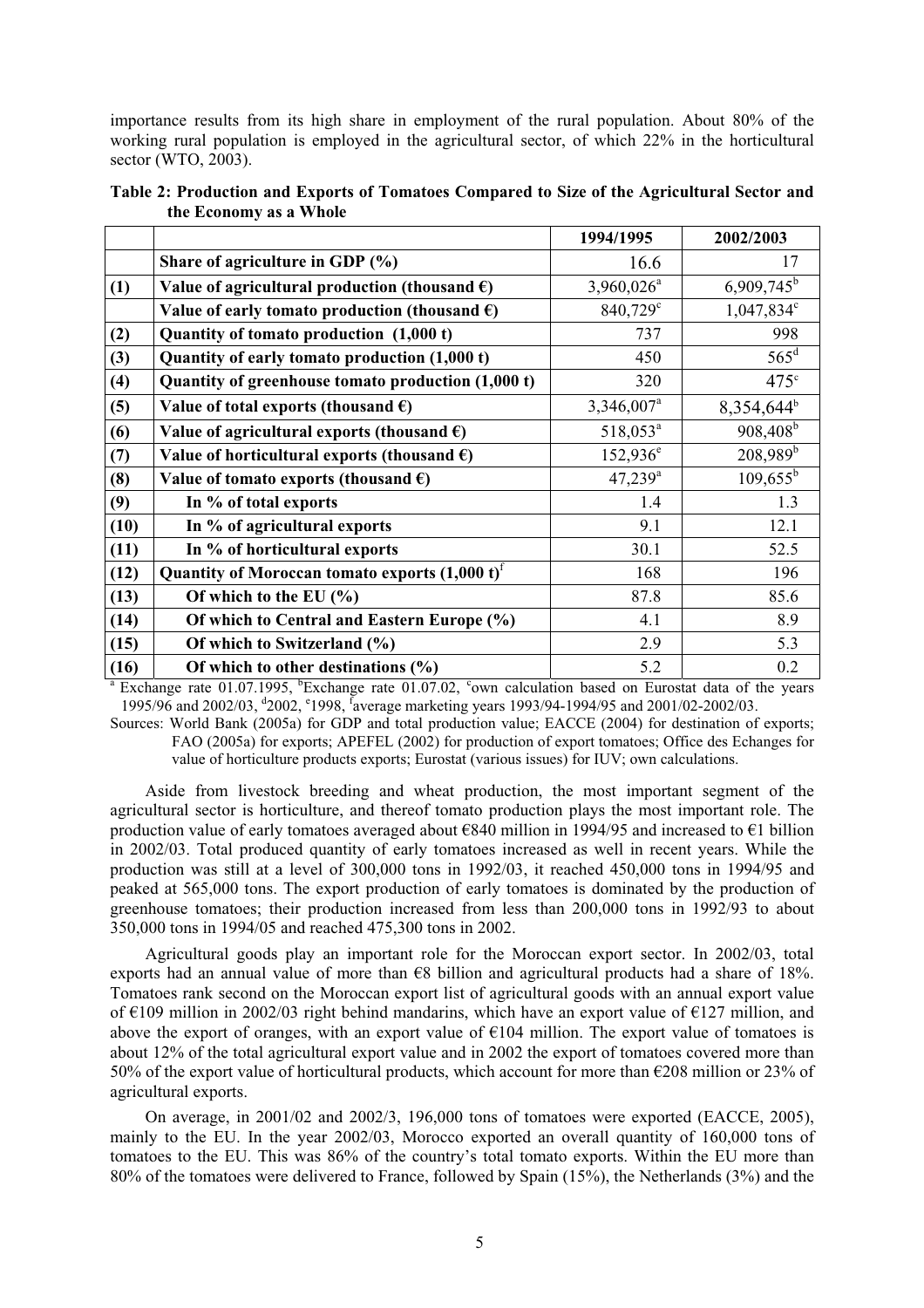UK (1.5%) (EACCE, 2004). Other important export destinations for Moroccan tomatoes are Central and Eastern European countries, where 8.9% of total Moroccan tomato exports went, and Switzerland  $(5.3\%)$ .

Even though Morocco has a long history of vegetable exports, the sector experienced a significant change in 1986 when the national export monopoly was liberalized. Since then many producers started production and total area of greenhouse tomatoes in Morocco increased to 3,820 ha in 2001/02 (see Table 3). About 64% of the area is located in the southern Atlantic coastal strip in the region of Souss Massa; 74% of total production originates in this region (APEFEL, 2002). The strong concentration in this region is related to the availability of relatively cheap land and the favorable weather conditions for the production of early tomatoes.

|      | Number of total export vegetable producers                         |           | 8,000     |  |
|------|--------------------------------------------------------------------|-----------|-----------|--|
| (3)  | Number of total export tomato producers                            |           | 400       |  |
| (4)  | Area of vegetable production in greenhouses                        | 24,500 ha |           |  |
| (5)  | Area of export tomato production in greenhouses                    | 3,820 ha  |           |  |
| (6)  | <b>Farm size</b>                                                   | % area    | $%$ farms |  |
| (7)  | Farm size from 0-5 ha                                              | $5 - 10$  | $30 - 35$ |  |
| (8)  | Farm size from 5-20 ha                                             | $45 - 55$ | 50-55     |  |
| (9)  | Farm size larger than 20 ha                                        | $35 - 40$ | $10 - 15$ |  |
| (10) | Number of farmers cooperatives producing tomatoes                  |           | Ca. 40    |  |
| (11) | Number of exporter groups exporting tomatoes                       |           | Ca. 12-15 |  |
| (12) | 70%<br>Share of the three largest exporter groups on total exports |           |           |  |

Sources: APEFEL (2005) for number of total export vegetable producers; APEFEL (2002); own expert interviews in 2005 for farm size, number of tomato producers, cooperatives, and exporter groups; own calculations.

The Moroccan agricultural sector includes about 1.5 million farms (WTO, 2003) of which about 8,000 produce early vegetables and only 400 produce export tomatoes. As shown in Table 3, around 30% of tomato producers are small scale farmers who cultivate less than 5 ha. Their production area represents only about 10-15% of the total production area for early tomatoes. The majority of the producers cultivates an area between 5-20 ha. Farms belonging to this group cultivate around 50% of the total tomato area. Only 10-15% of the farms are larger than 20 ha, but they represent around 40% of the early tomato area.

The production and marketing chain can be subdivided in three major levels: the production or farm level, the processing level and the exporting level. As depicted in Figure 1, the Moroccan export sector shows a highly integrated structure. The largest part of the production, between 40 and 55%, is produced in completely integrated export structures. The integrated exporters take the shape of two different organizational forms. The first type is dominated by tomato producers of various sizes which are organized in farmer cooperatives on the level of the packing stations. Most cooperatives own, depending on their size, one or more packing stations, which provide technical services for packing and wrapping before the exportation of tomatoes. Different cooperatives unite to form exporting group. Producers join cooperatives and exporting groups to reach a higher organizational level and consequently a better negotiating position in the marketing chain. The packing stations, cooperatives and exporting groups play an important intermediate role in the marketing chain between producers and different players in the export process. The packing stations are the most important source of information for producers and, if set up as cooperatives, organize the marketing process for their members. The task of the exporting group is the organization of all the logistics, such as transportation, the centralized purchase of production inputs and the negotiation process with banks and other actors in the sector.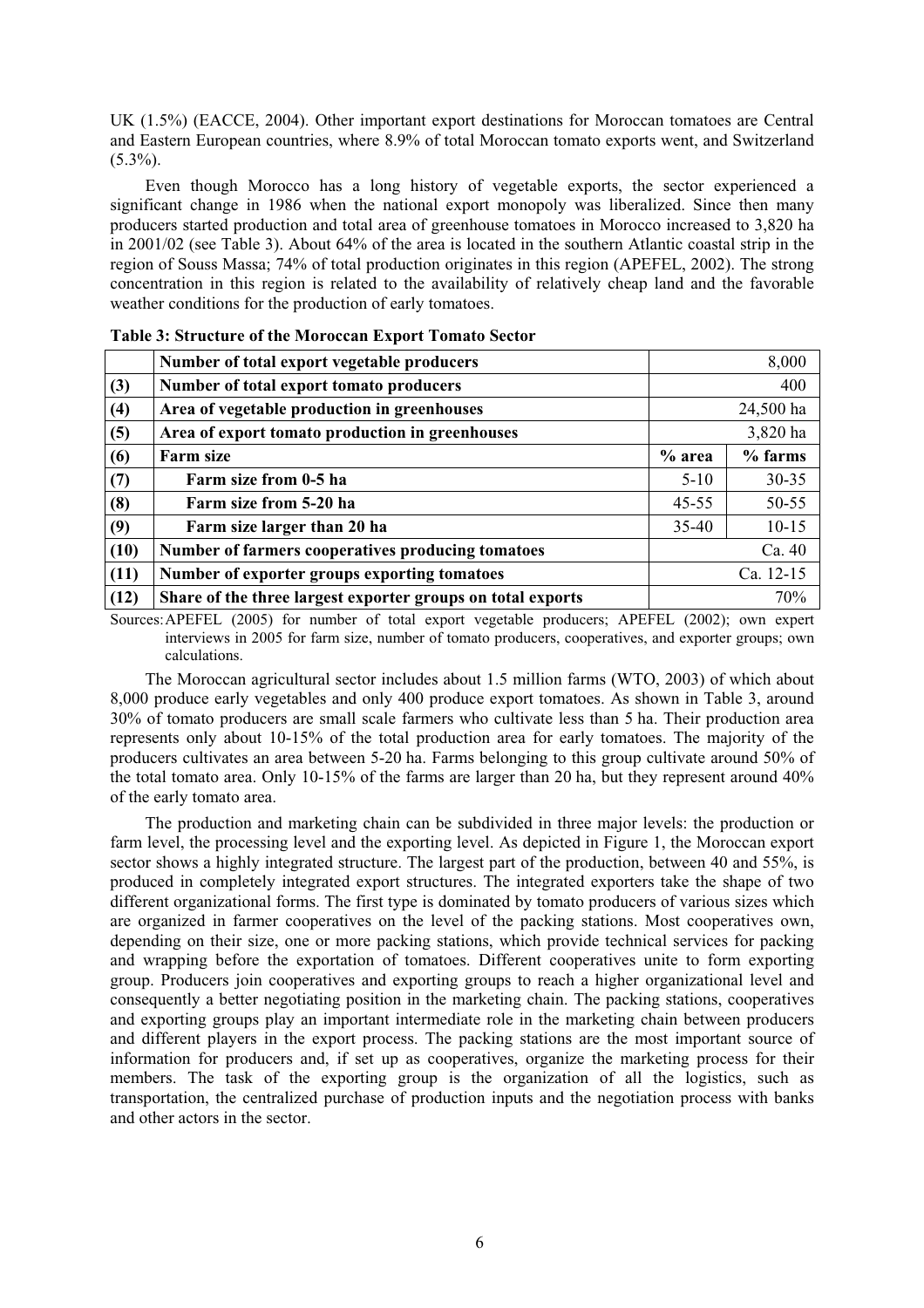



Source: Own expert interviews.

The second type of the integrated exporting groups are enterprises which contain all levels of the production and marketing chain. Only products produced on their own farms are processed and exported.

The second important organizational form of the sector are semi-integrated exporters. These are large enterprises which own their private packing stations where the products of their farms are processed. Additionally these enterprises process and sell tomatoes of other producers on a commission basis. The group of semi-integrated exporters sells 35 to 40% of total early tomatoes. 70% of the total exported tomatoes can be traced back to only three exporting groups, of which two are integrated and one has a semi-integrated structure.

The last and least important organizational form of the sector are the non-integrated exporters which represent less then 10% of the exported early tomatoes. These exporters take the tomatoes from cooperatives or from single farmers on a commission basis. According to several statements by interviewees the importance of this organizational form will further decrease in the near future.

The overall organization of the export market of fruits and vegetables in Morocco is controlled by the EACCE (Etablissement Autonome de Contrôle et de Coordination des Exportations; Public Export Control and Coordination Authority), which was founded in 1986 when the national export monopoly was liberalized. The EACCE controls and organizes compliance of the Moroccan products with the international and bilateral regulations in terms of quantity as well as quality. Furthermore it functions as an important source of information for Moroccan producers, processors and exporters.

## **3** *A Priori* **Hypotheses**

A first *a priori* hypothesis is that the EPQ is binding. Otherwise Morocco would not have put so much effort into repeatedly negotiating increments (see above). Second, if the EPQ is binding, a rent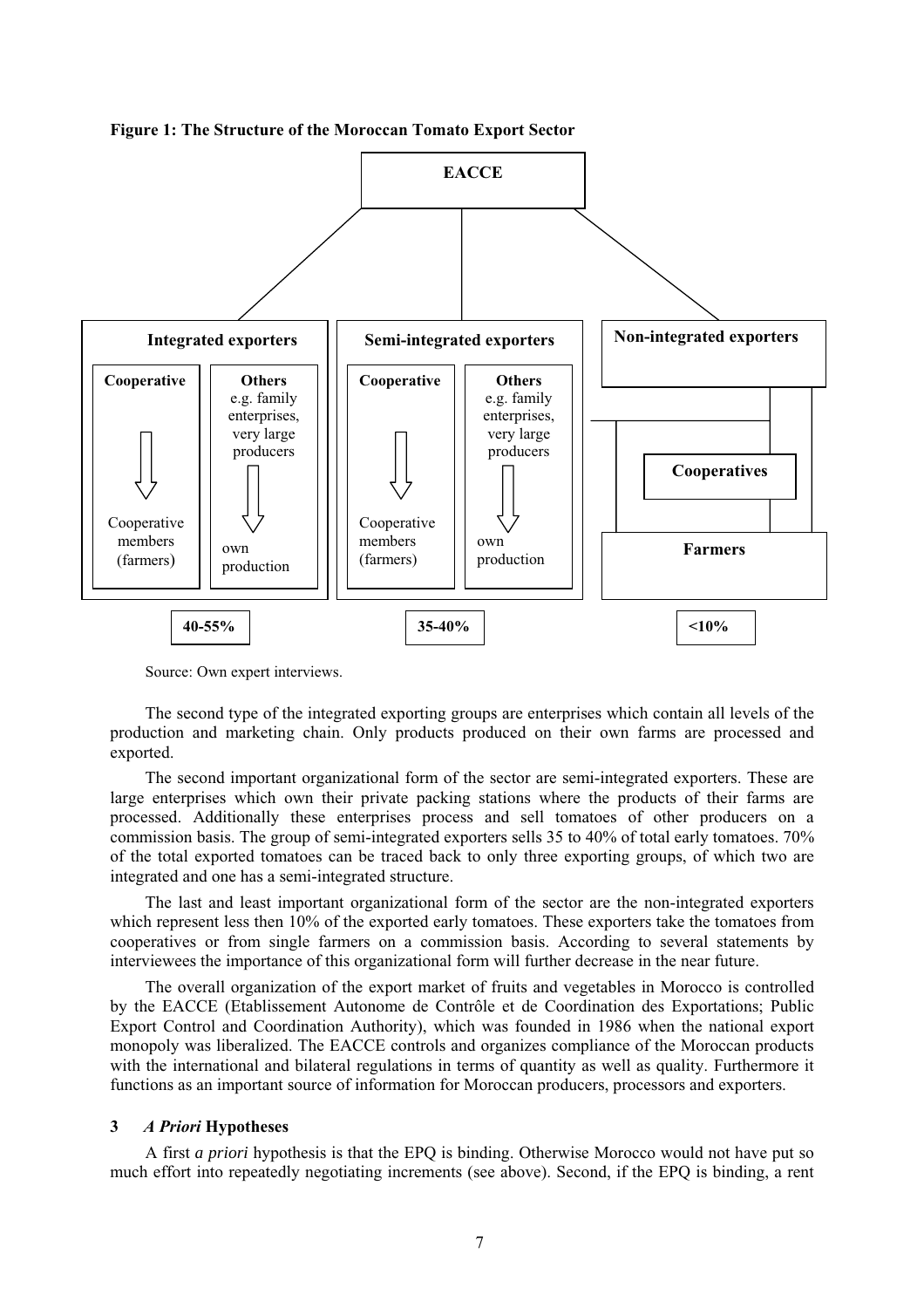results: the marginal cost of supplying Moroccan tomatoes to the EU is below their selling price in the EU. Again, this is supported by the sustained efforts of Morocco to increase the EPQ. But no *a priori* assumptions exist on the size of the quota rent, which we try to quantify in this paper. Graph 1 depicts a potential quota rent.



#### **Graph 1: Potential Rent Resulting from an EPQ**

Graph 1 shows a situation in which the EU MFN entry price level  $(EP<sub>MFN</sub>)$  is set above the level of domestic price equilibrium ( $P_{\text{EUMEN}}$ ), i.e. no imports occur. A reduced entry price ( $EP_{\text{Pref}}$ ) is set at a level below domestic EU price equilibrium, but above the price level which would occur with completely liberalized trade. Without any further restriction, this would be the domestic price level in the EU. But an EPQ is set such that the resulting EU price is  $(P_{TRO})$ . The quota rent is the price difference between the export supply (i.e. marginal cost) curve at EPQ and EP<sub>Pref.</sub> multiplied by EPQ.

A third hypothesis based on the institutional framework described above is that a large part of the rent accrues to the Moroccan part of the marketing chain. This is because the "first-come, first-served" system of license distribution does not give the EU importers negotiating power, in contrast to the license on demand system, which the EU applies for most other products under which licenses are only distributed to EU importers. This leaves the question as to which participants in the Moroccan marketing chain receive the rent. Without any additional knowledge, two alternative *a priori* hypotheses are formulated:

1. The rent dissipates in rent-seeking activities. Principally, the first-come, first-serve system provides an incentive to export early for trading companies, in order to get a high share in the EPQ (Skully, 2001). If there is no coordination in the exporting country, the rent can be expected to end up, for the most part, in the pockets of the owners of those factors/resources that arrive early. As the EPQ is fixed for monthly periods, this could, for example, be the owners of transportation capacity at the beginning of the month. In the extreme, producers' and traders' efforts to be early could lead to marginal cost increasing such that the initial quota rent fully dissipates.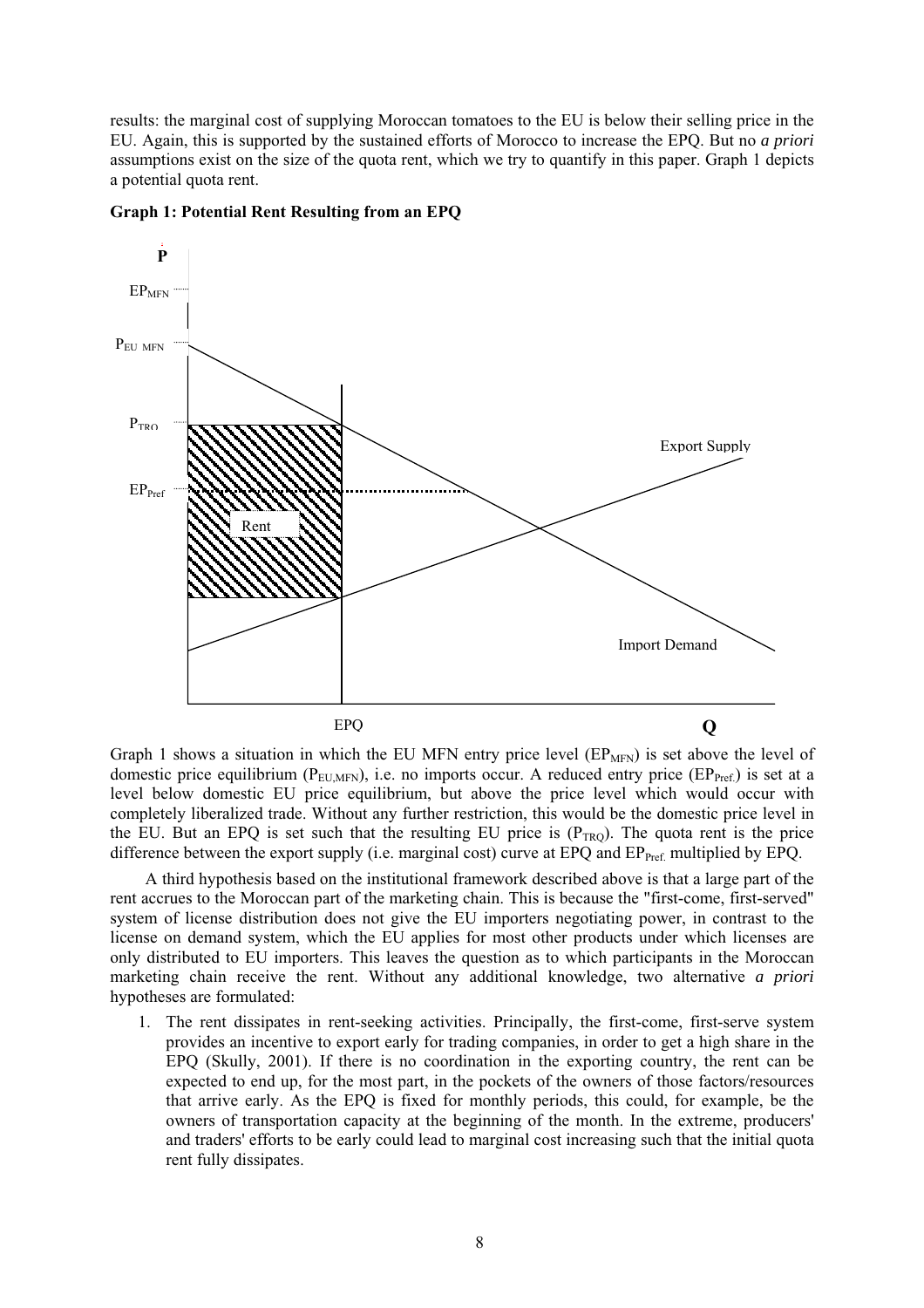2. The Moroccan export sector acts like a cartel. As the tomato exporting sector in Morocco is relatively concentrated and well organized (see above), an alternative option could be some cartel-like division of EPQ shares among traders as well as producers. Such a coordinative process could be based on many factors including historical market shares, readiness to pay to the coordinating unit, or others.

# **4 Empirical Part**

# *4.1 Is the EPQ Binding?*

In order to look at whether the EPQ is binding, it was determined whether the entry price reduction allows tomato exports from Morocco to enter the EU. To this end, Graph 2 displays weekly MFN entry prices, preferential entry prices, Moroccan Standard Import Values (SIVs) as reported by the European Commission as indicators for the Moroccan import price, and Spanish wholesale prices (WP) for tomatoes for 2000 through 2003.

# **Graph 2: Weekly Entry Prices, Moroccan SIVs and Spanish Wholesale Prices for Tomatoes in the Years 2000-2003**



Sources: European Commission (2004a); European Commission (2004b); own calculations.

Graph 2 depicts the MFN entry price plus the *ad valorem* tariff for tomatoes which is higher in winter than in summer and which reaches its peak in April. Furthermore Graph 2 shows that the preferential entry price for Morocco in the winter months is considerably lower than the MFN entry price. The SIV of Moroccan tomatoes, which is the average of observed wholesale market prices for Moroccan tomatoes in the EU minus a marketing and transportation margin, is between the MFN and the reduced entry price in 58% of the observations. In such a situation it is the reduced entry price which allows for importation. In about 13% of the cases, however, Moroccan SIVs are below the preferential Moroccan EP. In such a situation an additional duty must be paid or importation must take place according to alternative procedures. These procedures require the proof that the final selling price on the EU market of the shipment concerned is above EP level (for details see Grethe and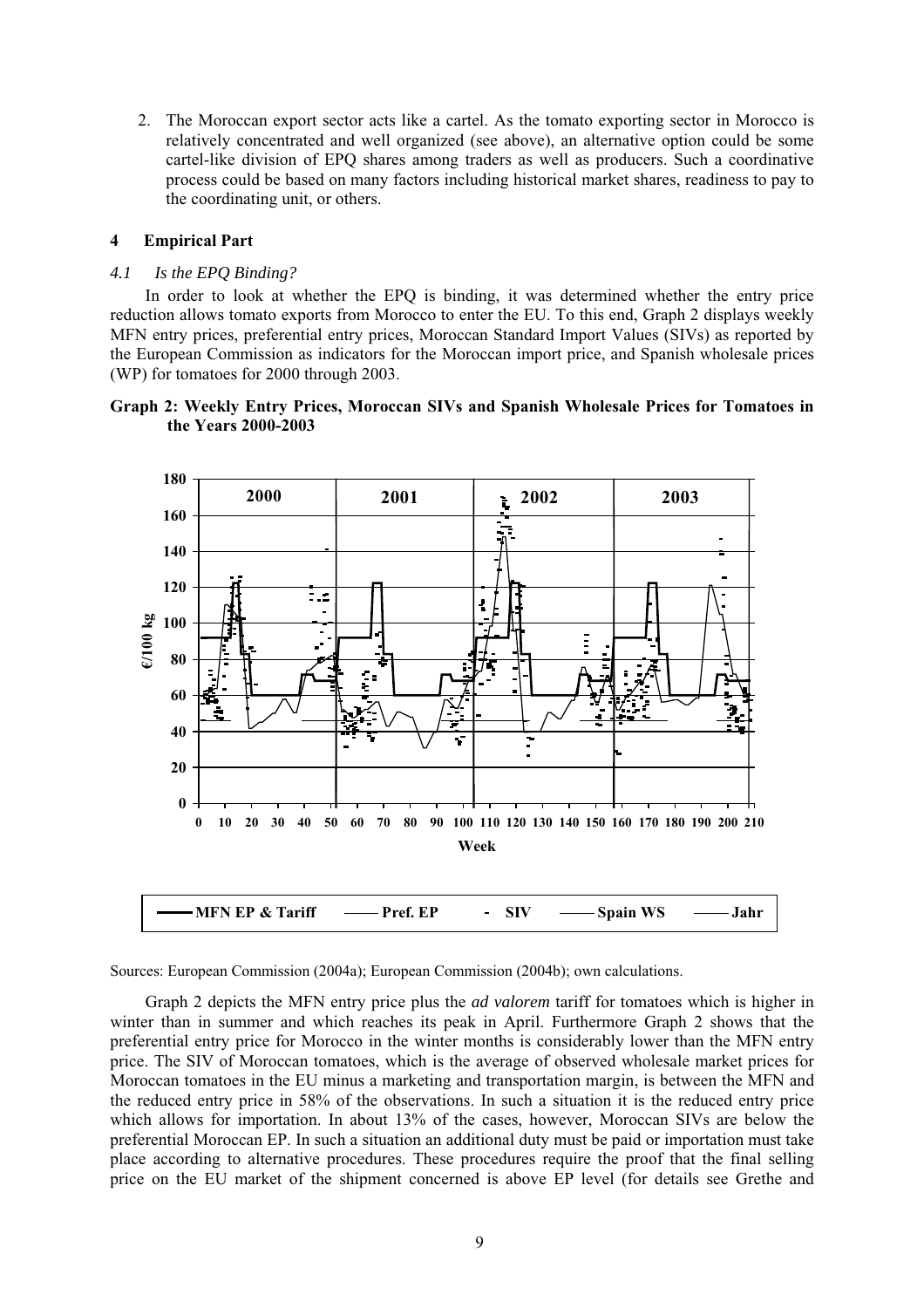Tangermann, 1999). In 29% of observations, SIVs are above even the MFN entry price level. In those cases, the preferential entry price is not relevant to Morocco, as even the MFN entry price is not restricting. This occurs in situations in which the EU price level for tomatoes, which is indicated by the Spanish average wholesale price in Graph 2, is especially high.

Thus it can be said that indeed for large parts of the high season of Moroccan tomato exports to the EU, it is the preferential price which allows for imports from Morocco. In order to check to what degree Morocco makes use of the EPQs, Graph 3 depicts monthly EU import quantities of Moroccan tomatoes compared to the size of EPQs for each month.



**Graph 3: Monthly EU Import Quantities and EPQs for Moroccan Tomatoes, 2000/01-2003/04** 

Graph 3 shows that, on average, EPQs are binding. While in some months Morocco does not completely fill the EPQs, in other months they are exceeded. The graph shows that for example, from 2000 to 2002 the quota was not fully used in December, while it was exceeded in March and April from 2000/2001 until 2002/03. In part, these irregularities result from the fact that Morocco can reallocate monthly EPQs up to 20% between months (see above). In some years Morocco did exceed its total annual quota. In 2001/02, the total imported quantity was 172,858 tons and consequently exceeded the total limit of 168,757 tons of the EPQ by 4,101 tons even though Morocco guaranteed that total imports in a marketing year would not go beyond the EPQ.

The graph also depicts that in all marketing years from 2000/01 to 2002/03, in the first period of the marketing year (October to February) total imports did not exceed the limit of the given EPQ. Consequently, the conditional contingency came into force which was then surpassed in all years. This is because the additional EPQs for April and May were granted only if total imports from Morocco did not exceed the given limit of the EPQ in the first period of the marketing year until 2003/04. This mechanism lead to the fact that the EPQ was only respected in the first part of the marketing year. The EPQ was not adhered to in the second part of the year after the additional quota became relevant and the excess of the quota had no negative effects for the next marketing campaign and consequently there was no incentive to exceed the EPQ. As an example, in the marketing year 2001/02, the total basic EPQ of 156,676 tons was not exceeded but the conditional contingent was surpassed by 9,433 tons. From the marketing year 2003/04 on, the rules were changed as described above and the total quota was not exceeded.

The relevance of the additional EPQ for the Moroccan export sector between May and April becomes more obvious with a specific look at the price situation in the EU during this portion of the year. Graph 2 depicts a strict correlation between the Spanish wholesale price (which indicates the EU price level) and the Moroccan SIV. In all three years (2000-2003), from March to May, Spanish wholesale prices, as well as Moroccan SIVs show a low price level. This price drop is related to the beginning of the open field tomato production season in the Mediterranean part of the EU. Due to the

Source: EUROSTAT (various issues); OJ L70/02; OJ L305/20; OJ L345/121; own calculations.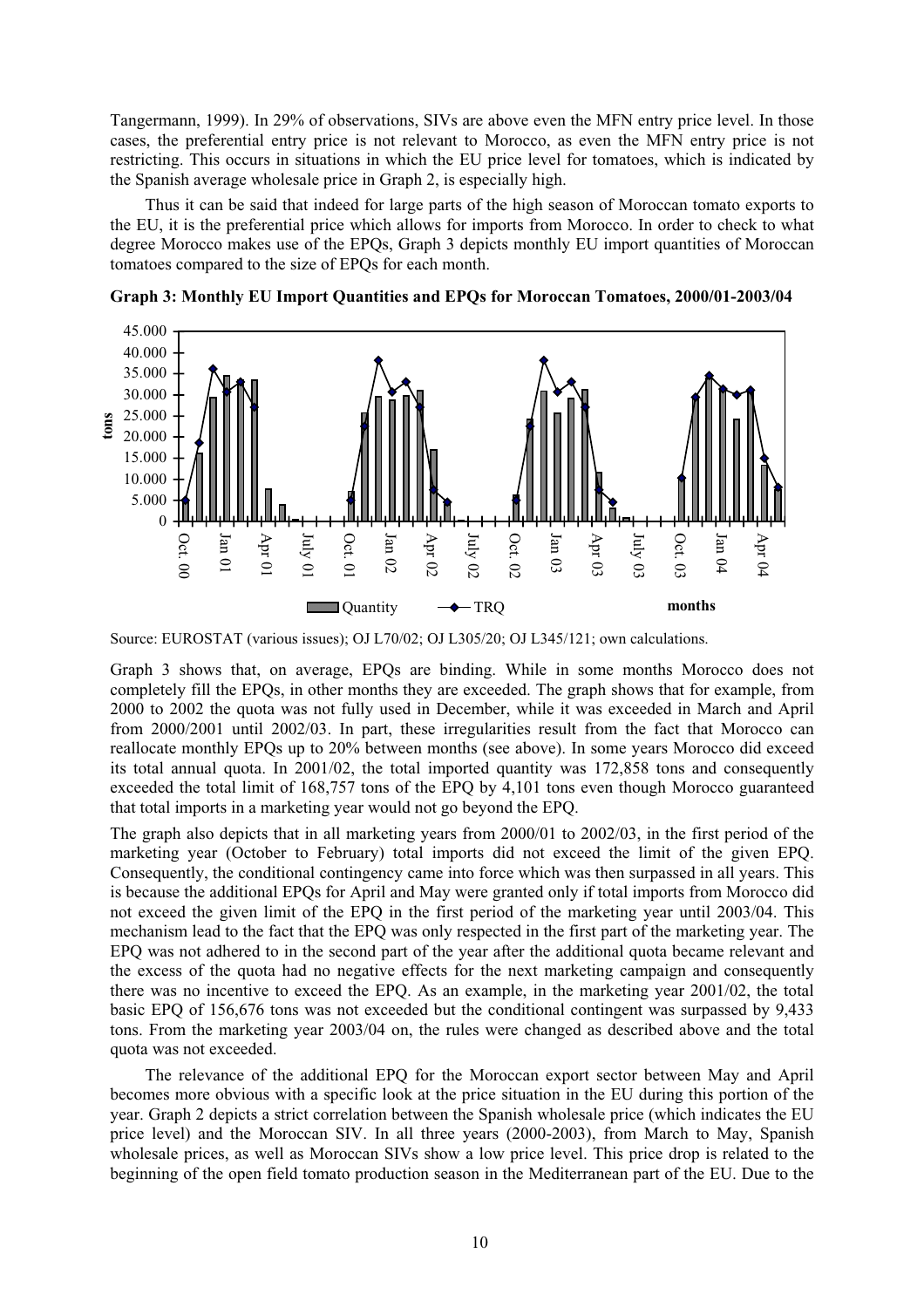low price level in the EU, Morocco as a extra-EU country is no longer able to sell its tomatoes on the EU market at MFN entry price level. Consequently Moroccan tomato exports highly depend on the preferential entry price during this time of the year. As a result, the additional EPQ is of special interest for Morocco and provides a strong incentive to respect the EPQ during the rest of the marketing year.

# *4.2 Does a Rent Exist?*

There are three different options to determine a potential rent. First, check whether the selling price on the EU market (minus the differential marketing cost) is above the selling price on the domestic Moroccan market. Second, compare the marginal cost of selling to the EU market to the selling price on the EU market as lower marginal production costs would indicate the existence of a rent. And third, compare selling prices to prices in other countries, in which imports are not subject to quantitative restrictions. Unfortunately, the first option is not feasible because the quality that is comparable to that exported to the EU is usually not sold on the domestic market. The remaining two options and the respective results are described in detail below.

# **4.2.1 Comparing Production Cost to Selling Price**

The determination of marginal production cost is based on the assumption that marginal cost at sector level equals average cost and that marginal cost can thus be measured as average cost of an efficient producer. This relies on the condition that the expansion of current production is possible without higher private costs, e.g. for land, irrigation, or labour, which seems realistic in the current situation in which area and labor are abundant and water is not priced according to its social cost (see below).

During the survey of production cost the topic appeared to be a very sensitive issue for Moroccan interviewees. Recently Morocco has participated in new negotiations for a possible extension of EPQs. In consideration of the fact that Morocco is the most important competitor of Spanish greenhouse production, it is more opportune, from a Moroccan perspective, to claim high production costs. As only very few surveys about production costs are available and those are relatively old, the determination of production costs is mainly based on interviews with various exporters and other experts in the sector. Table 4 provides an overview of the different cost components of the Moroccan export tomato sector.

| On farm production cost                    | $\epsilon$ /kg tomatoes |  |  |
|--------------------------------------------|-------------------------|--|--|
| Sources:                                   |                         |  |  |
| APEFEL survey 1997                         | 0.18                    |  |  |
| Average reported by exporters <sup>a</sup> | 0.18                    |  |  |
| Range reported by exporters                | $0.15 - 0.22$           |  |  |
| Applied in further calculations            | 0.18                    |  |  |
| Corrected production cost                  | 0.23                    |  |  |
| <b>Exportation cost</b>                    |                         |  |  |
| Processing cost                            | 0.15                    |  |  |
| Transport cost                             | 0.18                    |  |  |
| <b>Total cost in Perpignan</b>             | 0.56                    |  |  |

# **Table 4: Production and Exportation Cost of Tomatoes**

<sup>a</sup> Interviews with five exporters in 2005. Sources: APEFEL (1997); own interviews with exporters; own calculations.

The first rows of Table 4 depict the production cost in Morocco without any further processing or transport cost. According to different sources production cost is between  $\epsilon$ 0.15 and  $\epsilon$ 0.22/kg. To the production cost, an additional amount must be added because not all greenhouse tomatoes produced for export are in fact exported. Due to quality issues, part of the production is sold on the national market at prices below production cost. The loss thus depends on two variables: the share of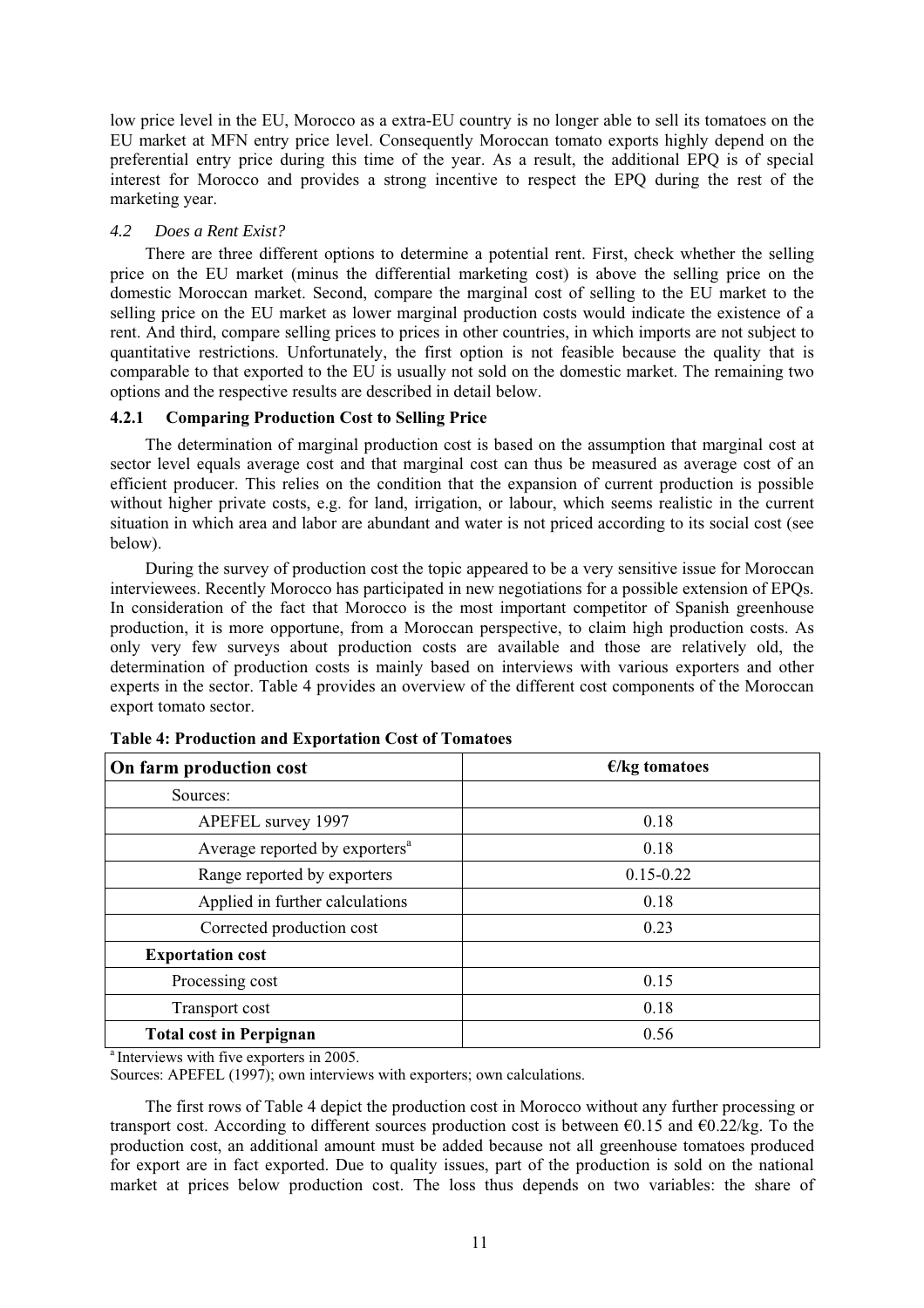production which has to be marketed on the domestic market and the difference between domestic price and production cost. The information of the quantity sold on the domestic market and the received price vary among sources. While a survey (APEFEL, 1997) stated this share was 50% and the domestic selling price at  $\epsilon$ 0.10/kg, own calculations based on production data of the Ministry of agriculture, fishery and rural development of Morocco and export data of the EACCE, the share which must be marketed domestically is estimated at  $60\%$  and the selling price is estimated at  $60.14\text{/kg}$ . Interview partners consistently reported the share sold on the domestic market at about 40% with an average price level of €0.10/kg. Production cost of export tomatoes are corrected for losses based on the assumption that 40% of production is sold on the domestic market at a price of  $\epsilon$ 0.10/kg. Therefore the corrected production costs are estimated at  $\epsilon$ 0.23/kg.

Adding the processing and the transport cost to Perpignan, the most important export destination, costs sum up to  $\epsilon$ 0.56/kg. The average export price to the EU from 2000 and 2003 was  $\epsilon$ 0.78/kg (import unit values calculated based on Eurostat (various issues) are taken as an indicator for the export price). Thus, the resulting rent amounts to  $\epsilon$ 0.22/kg. Based on an average annual export quantity to the EU of about 165,874 tons per year during that period, the resulting rent is estimated at  $€36.5$  million per year.

# **4.2.2 Comparing Morocco's Export Price on the EU Market to that on other Markets**

The second possibility of determining the existence and size of a rent is the comparison of the selling price to the EU with the selling price to other countries. Even though most tomatoes are exported to the EU and exports to many other countries cannot be compared for quality reasons (for example those to Central and East European countries), 6,000 to 10,000 tons of tomatoes are exported to Switzerland annually, free of any tariff and without quantitative restriction. Therefore, Swiss and EU import unit values (IUVs) for Moroccan tomatoes are compared for the period between 2000 and 2003 and results are shown in Graph 4.



#### **Graph 4: Swiss and EU Import Unit Values for Moroccan Tomatoes, 2000-2003**

Sources: Swiss Federal Customs Administration (2004); Eurostat (various issues); own calculations.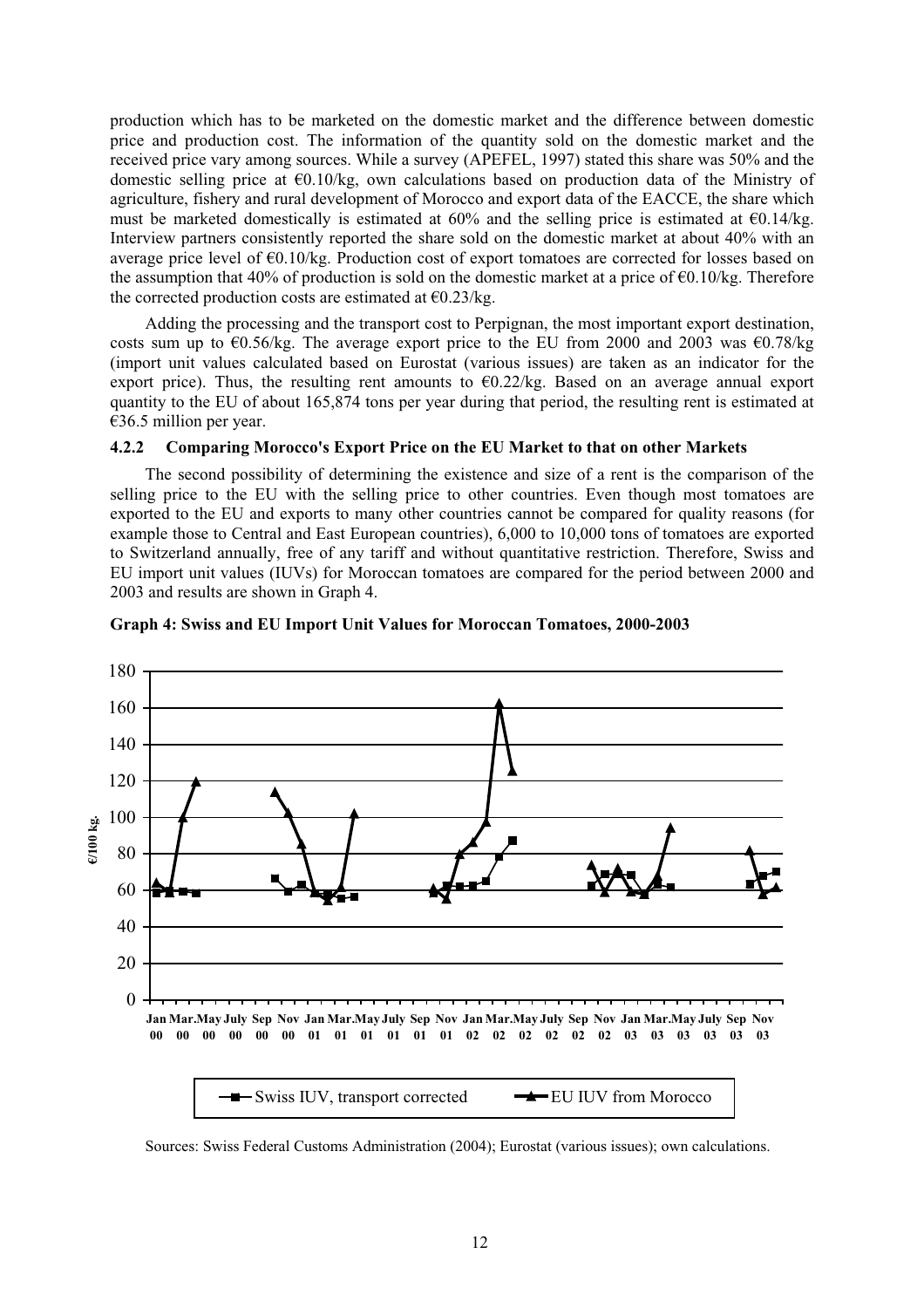For the period 2000-2003, during the EU preference period, the IUV for tomatoes from Morocco in Switzerland, corrected for about  $\epsilon 0.05/kg$  higher transportation cost than to Perpignan, was about 17% lower than to the EU. If the selling price to Switzerland is not due to existing trade distortions, and is assumed as the equilibrium price, results suggest a rent of about  $\epsilon$ 0.13/kg for the exported tomatoes to the EU. This is about 59% of the rent per kg estimated based on the comparison of production cost and selling prices to the EU.

# *4.3 Who Gets the Rent?*

The first question in the context of distribution of the rent is how the rent is shared between the Moroccan export and the EU import side. The EU administers the TRQ according to the "first-come first-serve" principle. Furthermore, export is co-ordinated among Moroccan exporters by the EACCE such that the EPQ quantity is exactly met. As Morocco has an interest in not exceeding the given EPQ in order not to lose the additional quota of 20,000 tons of tomatoes, exports are strictly organized. In the beginning of each month exports to the EU are not limited and each exporting group may export as much as it wants. Exported quantities are monitored by the EACCE. If, after 10-15 days, the export trend hints at a potential excess over the given monthly EPQ, the EACCE convenes an export committee. The export committee comprises of representatives from all exporting groups, from the Ministry of Agriculture, from the EACCE and the two most important producer organizations. In the committee, all exporting groups must reach a consensus on the distribution of the remaining quantity. Generally, the quantity is distributed according to the share in total exports the exporting group had in the first part of the month. The precise period is subject to discussion. As an incentive to export more to destinations other than the EU, the total exported amount is taken into account, not only the quantity exported to the EU. According to different exporters, the share of the remaining quantity stays relatively constant among the exporting groups. Once the committee agrees on the distribution, the EACCE enforces compliance. The export of tomatoes is only possible from exporters which are certified by the EACCE and the certification must be renewed annually. The yearly renewal of the export certificate functions as a possible sanction against noncompliant exporters.

The Moroccan side thus almost acts like a cartel and consequently European companies have hardly any negotiating power. Furthermore all members of an exporting group are informed about the prices the different commissioners obtained on the export market and the resulting transparency also adds to the negotiation power of Moroccan exporters. All this supports the assumption that much of the rent ends up on the Moroccan rather than at the EU side.

A second question is to what extent part of the rent dissipates in rent-seeking activities or because of the involvement of extramarginal suppliers. In consideration of the fact that tomatoes are traded as fresh as possible, an "export run" in the beginning of each month is unlikely. Even though it would make sense for producers to export early in the month to obtain a large part of the rent, exporters try to plan a constant production period in order to meet the marketing needs of their clients and tomatoes are exported as fresh as possible.

In addition, the allocation of the quota to the exporting groups needs to be arranged by consensus which leaves little space for swaying any decision-making authority. As shown in Figure 1, below the level of the export committee, quantities are rationed at various levels in the marketing chain: by exporters among farmers and farmers co-operatives, and by farmers co-operatives among their members. On every level where quality allocation takes place, rent seeking would be possible. However, as shown in the graph, due to the highly concentrated organizational structure of the sector, 64-95% quantity allocation takes place within integrated or semi-integrated structures. Within cooperative exporting groups the same allocation rule as in the export committee is usually applied. All producers are allowed to export as much as possible in the beginning of the month and only if the committee limits exports does the exporting group and individual co-operatives distribute the remaining quantity based on the same past reference period as chosen by the export committee. This again leaves little space for swaying any decision on quantity allocation. The fact that the export committee uses total tomato exports (including those to non-EU destinations), however, could lead to part of the rent dissipating in exports which earn less than their marginal cost, but contribute to a higher share in the EU EPQ.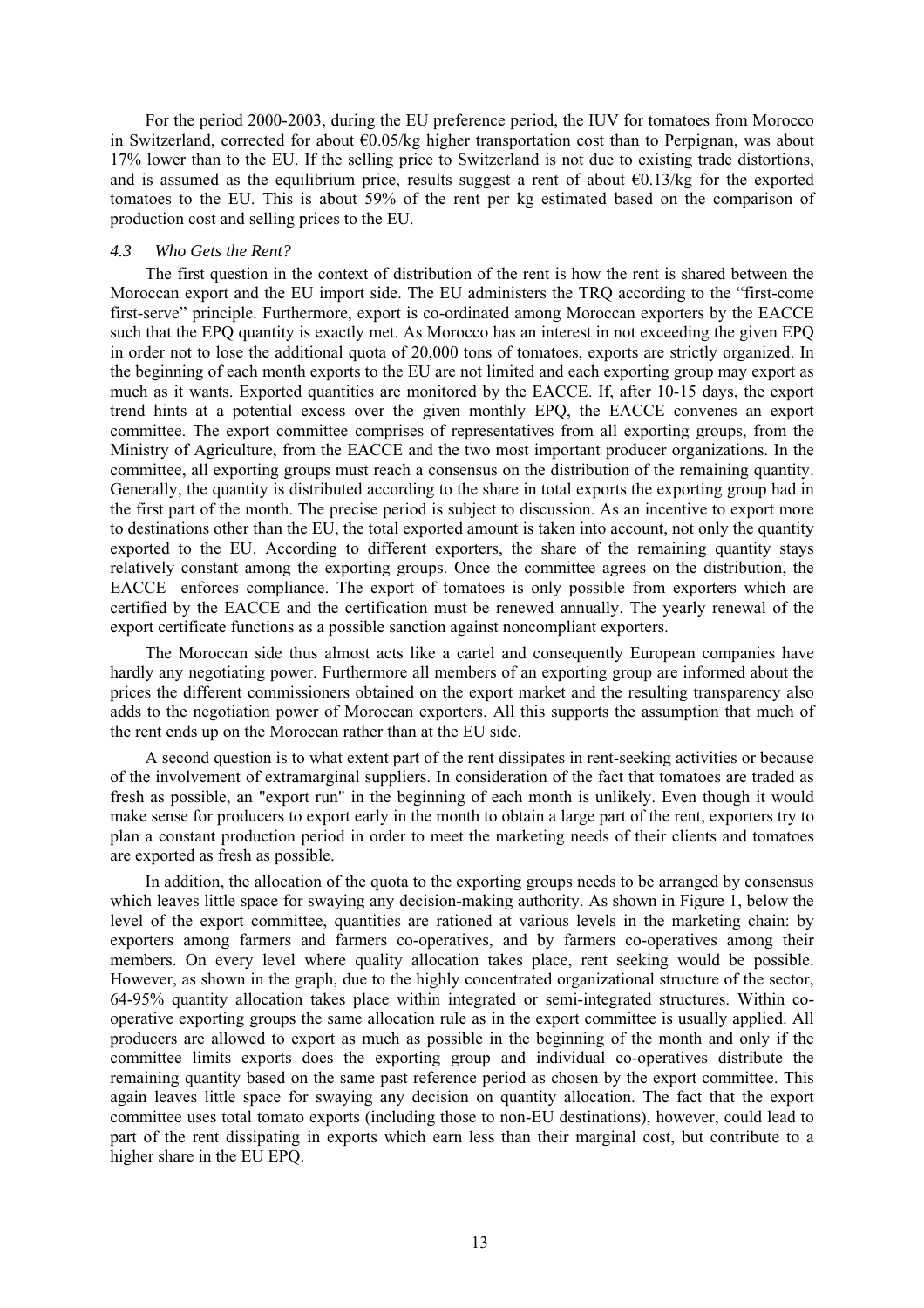Even though there are rarely any physical rent-seeking activities, part of the rent dissipates in the high organizational efforts of the sector, including the work of the export committee. The export groups, as well as the cooperatives, are financed by a margin of the selling price. Without being member of an exporting group it is hardly possible to participate in the export sector.

As the sector is organised quite competitively, it seems very unlikely that a large part of the rent dissipates because of the existence of extramarginal suppliers. According to various interview partners, only few differences in production efficiency appear while there are larger differences in marketing. Indeed this leads to accumulation of exports with the few most efficient exporting groups. What is surprising, however, is that in spite of the significant rent, the appearance of new producers and exporters rarely takes place. The mechanisms which explain the limited appearance of new enterprises in the sector are not completely clear. One large obstacle for newcomers is the strict water policy in the region of Souss Massa, which does not allow the establishment of new farms in the region.

A third question is how the existing rent is distributed within Morocco. Due to the high degree of education (and thus knowledge about prices which can be realised on the EU market), it seems realistic that farmers should be able to get hold of a large part of the rent. Depending on their satisfaction with the price received, they may also chose to join an alternative cooperative or export as a group, something which happens quite often and prevents intermediates from capturing a large part of the rent.

# **5 Conclusions**

# *5.1 Size and Distribution of the Quota Rent*

The indicators used in this study suggest a quota rent of  $\epsilon$ 0.13 to 0.23/kg of tomatoes. Based on 2000/03 export quantities, this results in a total rent of  $\epsilon$ 24-36.5 million per year, or 25-26% of total export value of tomatoes to the EU. Compared with the total agricultural preference margin (without tomatoes) of about €50 million for Morocco under the Euro-Mediterranean Agreement, this is a significant amount (Grethe et al., 2005). As described above, due to the structure of the Moroccan export sector as well as the EU method of allocating import licences, it is likely that a large part of the quota rent ends up at the Moroccan side. The exporting groups publish prices obtained on the EU market among their member co-operatives to create higher competition among importers and consequently a better negotiating power for the Moroccan exporters. The structure of the sector also suggests that rent dissipation is limited and a significant part of the rent ends up at agricultural producers.

## *5.2 Future of the Quota Rent*

The future of the quota rent will largely be determined by the further development of international trade negotiations in the WTO. It is expected that negotiations on market access in the current Doha round will result in further reduction of MFN tariffs and entry prices and thus result in an erosion of the rent. Furthermore an additional erosion of the rent may take place by increasing production costs caused by higher product or processing standards, e.g. the EUREPGAP certification. A current research project (Chemnitz, forthcoming) supports the hypothesis that the introduction of the EUREPGAP certification in Morocco would be poverty reducing. Due to the structure of the Moroccan tomato sector, only a few producers receive much of the quota rent. By means of higher environmental and occupational health and safety standards implied by EUREPGAP, part of the rent could be distributed to workers in the tomato sector through higher wages and better working standards.

EU preferences for tomatoes from Morocco are an example of trade creation rather than trade diversion. Due to its favourable geographic location with respect to transportation as well as climatic conditions, Morocco is a competitive supplier to the EU and could gain from a further liberalisation of the EU's MFN policies for tomatoes. Even though Morocco would on the one hand lose its quota rent, it could, on the other hand, expand its export quantity and would gain more flexibility to react to changes of prices on the EU market and to the demands of clients. The resulting net welfare effect for the Moroccan export tomato sector depends on i) the size of the current quota rent and any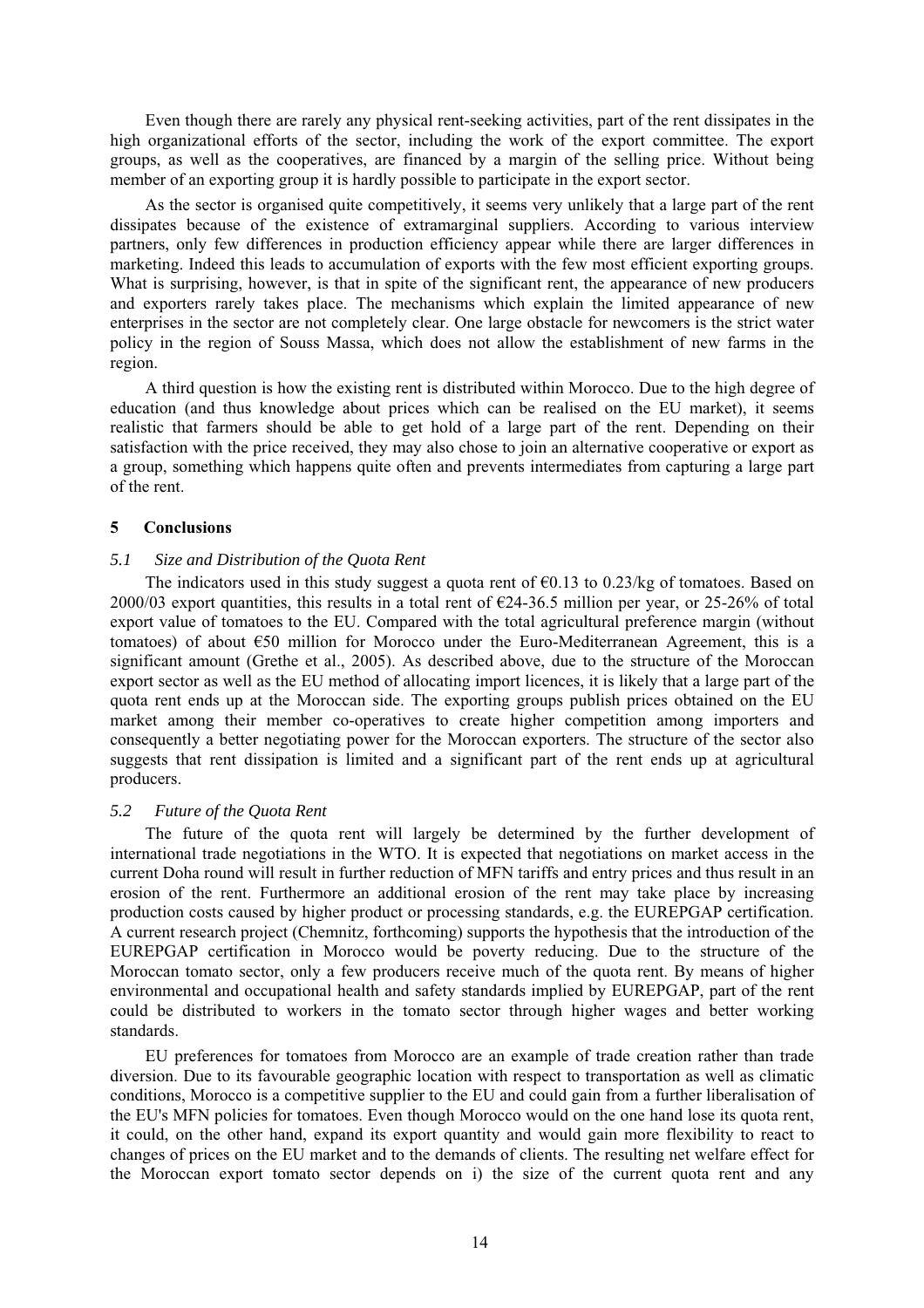inefficiencies tied to it, ii) the EU import demand elasticity for tomatoes, iii) the export supply elasticity of Moroccan tomatoes, and iv) the export supply elasticity and the competition from other countries.

Simply because of market size, it is assumed that the EU import elasticity with respect to the Moroccan export tomato price is high, and thus the EU price effect of an expansion of Moroccan tomato exports will be low. Therefore, the gains for Morocco are likely to outweigh the losses.

Yet the gains for Morocco may be limited, as the export elasticity of Moroccan tomatoes correlates closely with the availability of water in the main production areas. Tomatoes require considerable amounts of water; one kg of tomatoes requires about 80 litres of water. In 1992 more than 92% of total water use in Morocco was for agricultural production (FAO, 2005b). Export tomatoes are always produced in greenhouses with irrigation systems. At present about 12% of the usable surface area is irrigated and the potential to extend irrigation is limited. Current surveys indicate about 1.36 million hectares, corresponding to 15% of the usable area and in the main production region of Souss Massa about 139,000 ha are irrigated whereof 30% are irrigated with drip irrigation (WTO, 2003**)**. As Morocco faced difficult droughts in recent years, total water resources have already declined tremendously. The Souss Massa, with an annual rainfall of 200 mm, has an average annual water deficit of 260  $m^3$ , which leads to an annual drop groundwater levels of 0.5 to 2 meters (Agence du Bassin Hydraulique de Souss Massa, 2005). Even though the declining groundwater level has the greatest effect on the traditional sectors in the short run, it also affects production cost of the tomato export sector by increasing costs if water must be pumped from greater depths. Furthermore policies of the Moroccan administration are changing in response to the water problem. At the moment a significant part of agricultural subsidies goes directly into irrigation systems. Today's private water prices represent not more than 56-83% of the social cost, including maintenance of the irrigation systems (WTO, 2003). In 2002, the Moroccan government implemented a price of  $\epsilon$ 0.002/m<sup>3</sup> for water used for agriculture. As the price is very low and largely symbolic in nature, it may be increased in the future. A water pricing policy which reflects the social cost of providing water to farmers may thus result in a significant decline in the current quota rent.

## **6 References**

- Abbott, P.C. (2002), Tariff-Rate Quotas: Failed Market Access Instruments? *European Review of Agricultural Economics*. 29 (1): 109-130.
- Aloui, (no year), *Performance in the Agro-Export' sector: Tomatoes and Strawberries in Morocco.* http://r0.unctad.org/infocomm/diversification/nairobi/morocco.pdf.
- Agence du Bassin Hydraulique de Souss Massa, (2005), *unpublished presentation material.*
- APEFEL (1997), *Dossier de la Tomate.*
- APEFEL (2002), *Bilan de la campagne Primeurs et Banane 2001-2002*.

APEFEL (2004), *Oral Information*.

- APEFEL (2005), *Aper u general*. www.apefel.com. Accessed at 28.01.2005.
- CHEMNITZ, C. (forthcoming), Dissertation "The Impact of Food Safety Standards on Small Producers in Developing Countries", A Case Study of the Moroccan Tomato Sector, Humboldt University of Berlin.
- EACCE (2004), *Fruit et Légumes Frais, Tableau de Bord 2003/04.* http://www.eacce.org.ma/tbord/BilanF20004.pdf.
- EACCE (2005), *Novelles de Marchés, Statistiques Générales*. http://www.eacce.org.ma/sgagrumes.asp?m=4&r=20&s=2&n1=1&n2=12, accessed at 28.01.2005.
- European Commission (2004a), *TARIC*.
- European Commission (2004b), *Standard Import Values for Moroccan Tomatoes*. Unpublished.
- European Union (various issues), Official Journal of the European Communities.
- Eurostat (various issues), *External Trade Data*.
- FAO (2005a), *FAOSTAT, Agricultural data*. http://apps.fao.org/faostat/collections?version =ext&hasbulk=0&subset=agriculture. Accessed at 30.01.2005.
- FAO (2005b), *Aquastat*. http://www.fao.org/ag/agl/aglw/aquastat/main/.
- Grethe, H. and S. Tangermann (1999). The EU Import Regime for Fresh Fruit and Vegetables after Implementation of the Results of the Uruguay Round*.* In FAO (ed.), *Expert Consultation on the Preparation for the Next Trade Negotiations on Agriculture, Report of a Meeting held in Rabat, Morocco, 9-11 December*